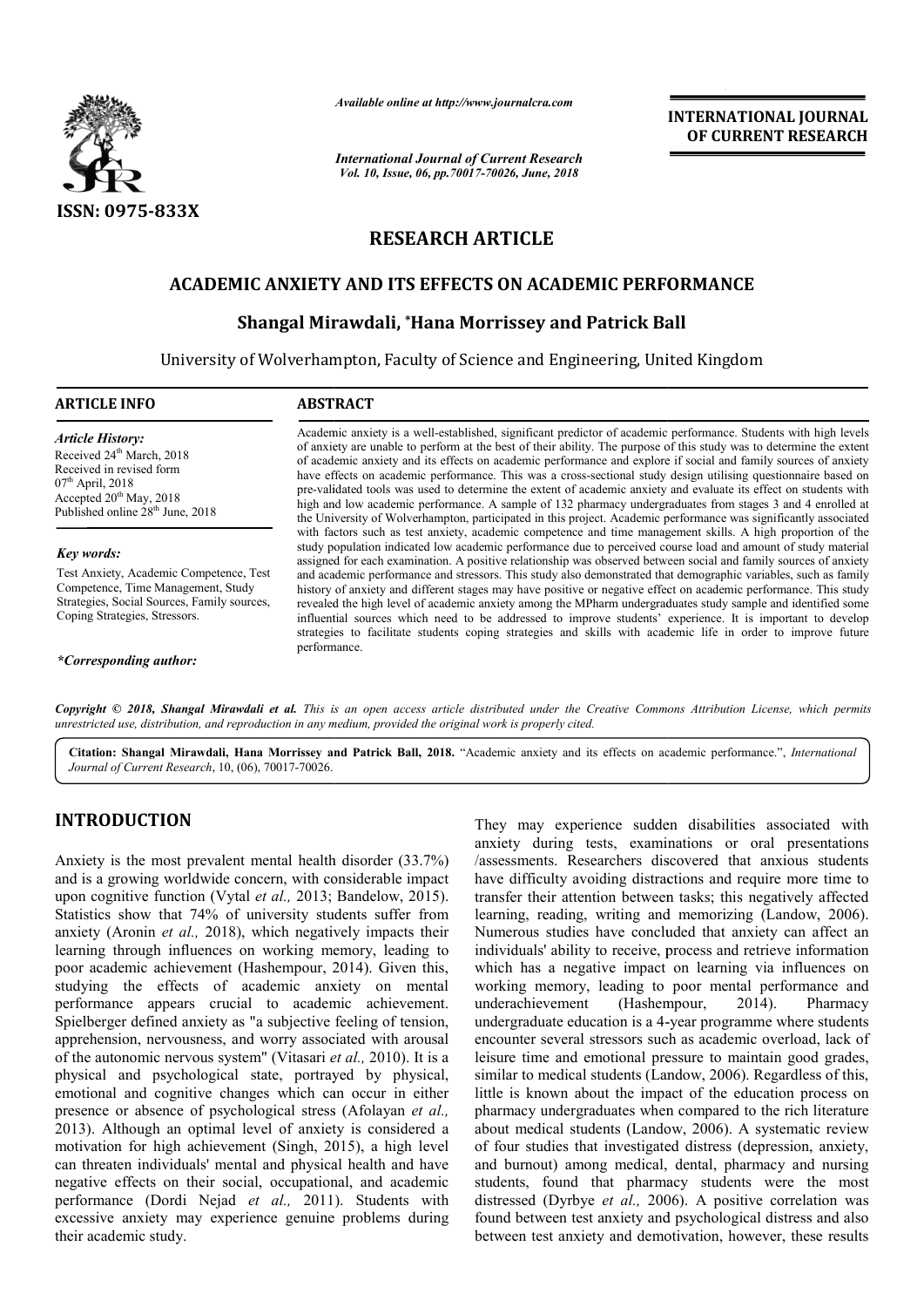cannot be generalized among all pharmacy undergraduates as the participants included in this study were first year pharmacy students, but from Malaysia, not the UK and data were solely based on self-reported information (Rajiah *et al.,* 2014). A cross -sectional study design utilising questionnaires was used to evaluate the effects of certain factors on academic performance in PharmD students and showed that 69.3% of the respondents experienced anxiety during examinations despite optimal preparation. Additionally, students in their didactic years experienced higher levels of anxiety compared to students in their experiential year. Reasons for this may include: fewer examinations and more experience in tests for students in their experiential year (Sansgiry *et al.,* 2006). A cross-sectional study which measured pharmacy students' anxiety towards research concluded that academic support significantly reduced anxiety and improved academic performance through helping the students to develop "higher self-expectations and a greater sense of self-perceived control of academic outcomes for future academic success" (Maharajan *et al.,* 2017). Rajiah and Saravanan, recommended the use of psychological services, relaxation therapy and systematic desensitisation to reduce test anxiety among pharmacy students as their use proved effective during the study (Rajiah, 2014). Sansgiry, Bhosle, and Sail state that various stress management programs can improve academic performance by reducing stress-induced anxiety (Sansgiry *et al.,* 2006).

#### **Conceptual Framework**

**Indicator of Academic Performance (Test-Competence):**  Although, Grade Point Average (GPA) is a widely used indicator of academic performance (Lobb *et al.,* 2006; Kuncel *et al.,* 2017; Kuncel *et al.,* 2005), some researchers question its validity and utility as a sole measure of academic competence (Allen, 2005). Numerous studies have used the Pharmacy College Admission Test (PCAT) scores and first year grades as predictors of academic performance in the remaining years of pharmacy school (Lobb *et al.,* 2006; Kuncel *et al.,* 2005). However, various studies have focused on non-grade factors that could influence academic performance, such as test anxiety, academic competence, test competence, time management and study strategies and reported that test competence was the single most important factor that could significantly discriminate among high and low achievers and distinguish students' academic performance (Sansgiry *et al.,*  2006; Lobb *et al.,* 2006; Ubaka *et al.,* 2015; Talib, 2012). Talib and Sansgiry (2012) also highlighted test competence as one of the determinants of academic performance that discriminates between low and high GPA achievers. Hence, in this study test competence was selected as the primary indicator of academic performance (Talib, 2012).

**Anxiety and academic performance/achievement:** Afolayan *et al.* conducted a descriptive survey to determine the relationship between anxiety and academic performance among nursing students in Nigeria (6). Psychological disturbances, physiological imbalance and behavioural abnormalities, were a highly prevalent problem in students during examinations, negatively affecting students' examination performance and outcome. Additionally, the results suggested a possible difference between genders in academic performance  $(p = 0.543)$  but it was not statistically significant (Afolayan *et al.,* 2013). Similarly, Vitasari *et al.* measured anxiety using State Strait Anxiety Inventory (STAI)

and GPAs to measure academic performance (Vitasari *et al.,*  2010). The authors reported a relationship between high anxiety levels and low academic performance. However, the study was insufficiently powered to detect significance. In 2012, a study designed to identify the impact of anxiety on academic achievement, in 97 students selected by stratified sampling, showed that anxiety negatively impacts academic achievement in both male and female students; however, the impact of anxiety was more significant in female students compared to males (Nadeem *et al.,* 2018). A systematic review conducted by Hashempour and Mehrad (2014), concluded that academic anxiety negatively affects success as anxious students are self-preoccupied, not focusing on their learning process, had shorter memory span and poor emotional intelligence (Hashempour, 2014).

**Test anxiety and other constructs:** The use of the modified Test Anxiety Inventory in this study was informed by 3 main cross-sectional studies (Talib, 2012; Sansgiry *et al.,* 2006; Ubaka, 2015). Sarason demonstrated that Cognitive Test Anxiety Scale and Reactions to Tests provide high internal consistency and predictive validity of examination performance (Sarason, 1984). A modified version of the 20 item Study Management and Academic Results Test (SMART) was adopted in this study. The readability coefficients of its scales were in the range of 0.67-0.81. The SMART tool consists of 4 constructs: academic competence, test competence, time management and strategic studying, each of which is measured on a 5-point Likert scale, ranging from "strongly disagree" to "strongly agree". The modified version of SMART used in this study, only consisted of 3 constructs forming 14 items. The 5-point Likert scale used ranged from "not at all typical of me" to "very much typical of me" (Sansgiry *et al.,* 2006).

**Sources of anxiety:** In this study, social and family sources of academic anxiety were investigated. The modified version of the study instrument used by Shahrouri was adopted (24). Identifying the cause of academic anxiety is very useful to developing effective coping strategies, Shahrouri's results revealed the five major sources of academic anxiety. Studying in a foreign language was the second most significant source of anxiety among undergraduates, followed by fear of students with foreign language not being able to express themselves in a foreign language when delivering presentations. Parental expectations (feeling that "efforts will not match parenteral expectations to achieve outstanding grades") was ranked fifth. Renk, a psychologist at the University of Central Florida, stated that "many parents and students have different perceptions of what the parents" expectations really are; students are often trying to meet goals that are far tougher than the ideals that their parents have in mind'' (Shahrouri, 2016).

**Coping strategies:** Samson-Akpan investigated the most common coping strategies adopted by stressed Nursing students. A modified version of the study instrument was used, combined with items to determine mental health-related stigma in pharmacy students (Samson-Akpan *et al.,* 2017). The study revealed that most of the respondents 69 (44.8%) seek social support and 51 (33.1%) respondents received professional counselling. Avoidance was among the most commonly used coping strategies with a mean value of 17.70 (SD= 3.90). Other strategies such as smoking, using medications and drinking alcohol were also used. It has been established that mental illness stigma exists among undergraduates and acts as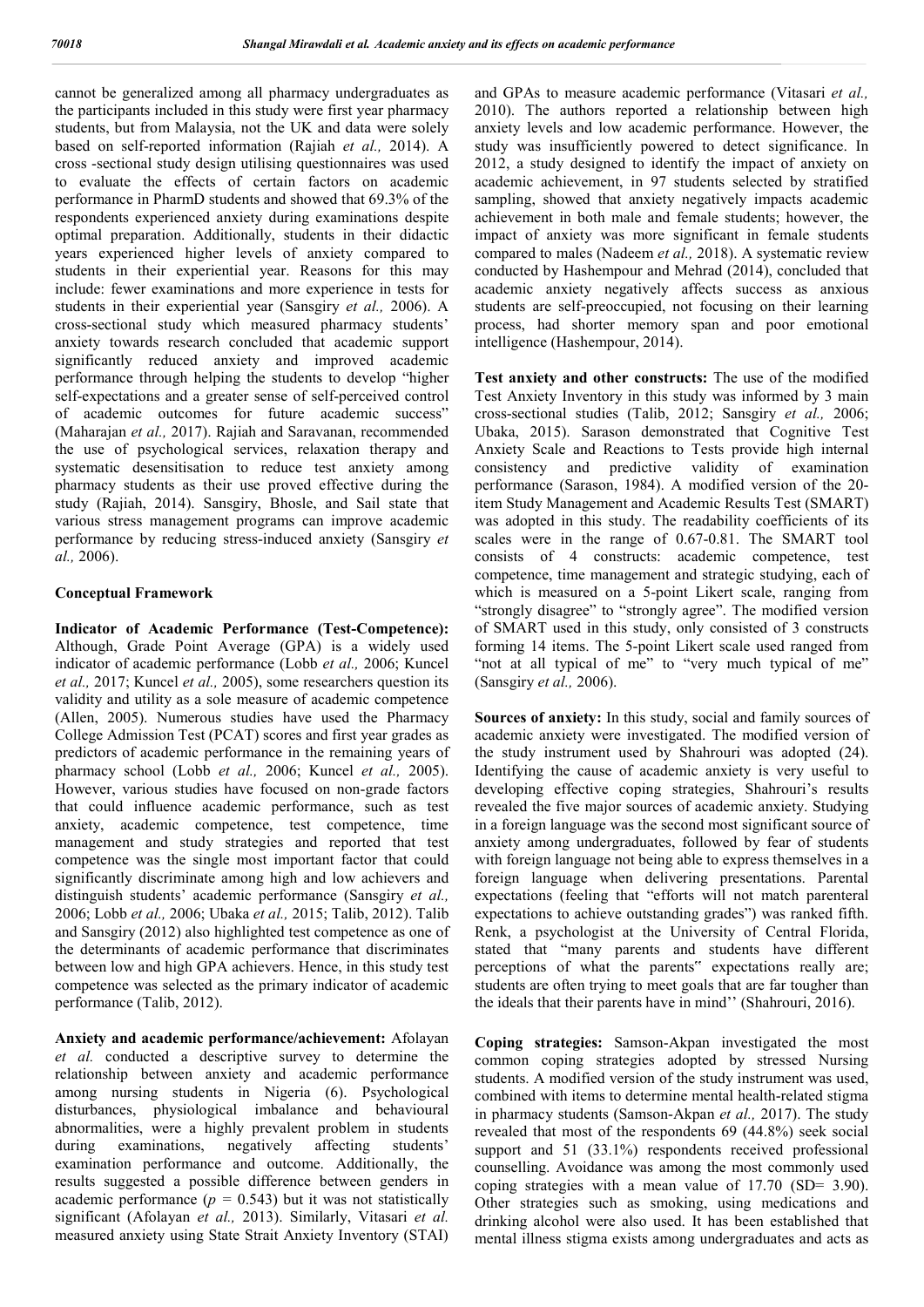a barrier in seeking support (Eisenberg *et al.,* 2009; Morrissey *et al.,* 2017; Chow *et al.,* 2018; Patten *et al.,* 2012). A randomised controlled trial evaluated the effectiveness of contact-based education for reducing mental illness-related stigma in pharmacy students; the results showed a significant reduction in stigma (mean change  $4.3$  vs. 1.5,  $t=2.1$ ,  $p=0.04$ ) (Patten *et al.,* 2012).

**Stressors:** Pharmacy students undergo rigorous training and face a variety of evaluative situations, the MPharm undergraduates at the University of Wolverhampton (UoW) are no exception. Various evaluative assessments and potentially stressful sessions within the MPharm curriculum at UoW were investigated. Team-based learning (TBL) is an active-learning method commonly used in medical education programs where students, complete their learning individually before class, then in class as a team apply their knowledge to solve case-based problems, usually workplace based (Allen *et al.,* 2013). This method is adopted at UoW as class-room based, not workplace-based. Allen confirmed that "compared with traditional lectures, TBL is perceived to enhance student engagement, improve students' preparation for class, and promote achievement of course outcomes" (Allen *et al.,* 2013). Ofstad and Brunner conducted a review on the fundamentals of TBL in pharmacy education (Ofstad, 2013). They concluded that workplace based TBL, not class-room based TBL, is a learning strategy which can foster lifelong learning skills and develop communication and team-working skills necessary for a student's success as a practitioner. Brand and Schoonheim-Klein used a survey study design to measure the levels of anxiety, self-perception of preparation and expectation for success induced by an objective structured clinical examination (OSCE), a written examination and a preclinical preparation test among dental students (Brand, 2009). Results revealed that the OSCE was the most anxiety-provoking assessment method, students prepared for it more than the other examinations and the expectation to succeed was higher for the OSCE compared to the other assessment methods. Therefore, OSCE and similar style assessments such as oral presentations or case discussions are significant stressor and a source of academic anxiety.

**Aim:** This study aimed to investigate the extent of academic anxiety and its effects on academic performance and, inform on any relationship between social and family sources of anxiety as stressor that may cause academic anxiety and affect academic performance among 3rd and 4th year pharmacy undergraduates, at the University of Wolverhampton. Furthermore, the study aimed to examine the effect of demographic variables such as gender, age and ethnicity on academic anxiety.

**Ethical Approval:** Participation in the study was voluntary. The research received ethical approval on  $1<sup>st</sup>$  November 2017 by the UoW ethics committee. Anonymity was maintained throughout this study.

**Demographics:** Similar toUbaka, Sansgiry and Ukwe, and Sansgiry, Bhosle, and Sail, this study collected demographic data such as stage of pharmacy education, gender, age, ethnicity, relationship status, employment status and family history.

**Sampling procedure:** A non-probabilistic pragmatic sample was used.

All MPharm students in stage 3 and 4 were invited to participate, however a minimum sample size was calculated using the Raosoft™ software. The calculation was based on total population of 160 students in both academic years, 107 respondents were the estimated requirement to determine prevalence.

**Procedure:** In this study, data collection took place during two separate workshops one for each of the two cohorts. Completion of the questionnaire required approximately 30 minutes.

**Study tool and design:** This study was a descriptive in nature and utilised a cross-sectional survey. A questionnaire was developed based on tools validated in other studies. The survey questions were adapted from the cross-sectional survey designs utilised by Sansgiry, Bhosle and Sail, and Shahrouri. The modified questionnaire consisted of 58 items, divided into nine categories; test anxiety, academic competence, test competence, time management, study strategies, social sources, family sources, coping strategies and stressors. Excepting the stressors category, all items were rated using a 5-point Likert-type scale where 1-not at all typical of me, 2-not very typical of me, 3-somewhat typical of me, 4-typical of me and 5-very much typical of me. Likert scales have demonstrated high internal consistency with previous instrument items used in similar studies (Ubaka *et al.,* 2015). Stressors specific to the MPharm curriculum at UoW were included. Stressors were rated using a 10-point scale where the most stressful was 1 and the least stressful was 10 (Appendix 1). The test competence category was the primary indicator of academic performance (dependant variable). The survey instrument also included questions to obtain demographic variables such as stage of pharmacy, age, gender, ethnicity, employment and relationship statuses and any family history of anxiety.

**Validity and readability of the study tool:** The survey was based on validated tools; however, as it was modified, revalidation would be appropriate but owing to budget and time constraints on this project it was not possible. The readability, ambiguity and time required to complete was assessed by the project supervisor and the UoW ethics committee members. Readability was assessed by conducting a pilot study of 4 students, 2 from each year group.

**Data analysis and analytical tool:** Microsoft™ Excel™ was used to analyse the data after creating one master sheet. The study objectives were evaluated by calculating mean and standard deviation. No additional statistical analysis was conducted.

**Expected benefit to pharmacy practice:** Theresults from this pilot research will inform MPharm provider institutions with the pharmacy students' need for effective and efficient university counselling services regarding stress management programs which could assist in improving academic achievement (Sansgiry *et al.,* 2006; Ubaka *et al.,* 2015). Helping students to manage and avoid anxiety should improve outcomes and reduce support requirements.

## **RESULTS**

Altogether 147 pharmacy undergraduates were approached. In total 132 students participated, which exceeded the estimated required sample size. There were no exclusion criteria, all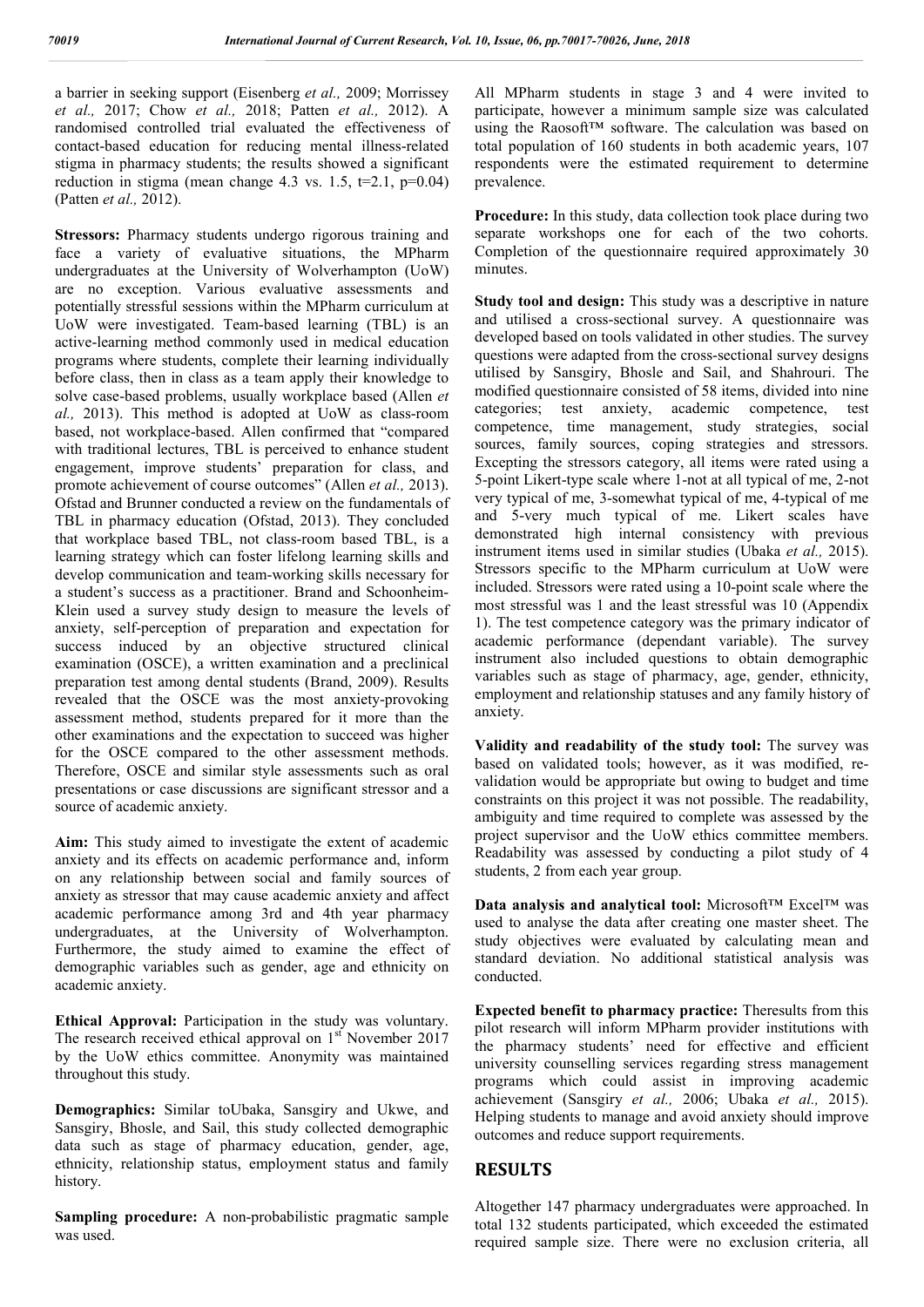students were invited to participate (Table 1). From 147 approached; 67 third year and 65 fourth year pharmacy students completed the survey. Of the participants, 52% (N=69) were females, which is representative of the two cohorts' population. The participants' age ranged from 21 to 35 years (mean 22years, SD=0.71), 80% were single, 10 % were married and 67% were concurrently employed. Over half (54%) of the respondents were British Asians making it the most dominant ethnic group. Other ethnic groups included Africans (16%), white Caucasians (13%) and Middle Eastern  $(9\%)$ . Additionally, 27% (N=35) of participants had a family history of anxiety. nant ethnic group. Other ethnic groups included  $6\%$ ), white Caucasians (13%) and Middle Eastern tionally,  $27\%$  (N=35) of participants had a family nxiety.<br>self-reported responses for all categories are shown al-9, res

The overall self-reported responses for all categories are shown in figures 1-9, respectively. The mean anxiety score was 3.0  $(SD= 1.4)$ , 37% of students experienced some level of anxiety during examinations. Of the respondents, 31% were fairly anxious during examinations despite feeling sufficiently prepared. Some students (30%) reported feeling overwhelmed and stressed before exams and 19.7% of students experienced an increase in heart rate during an exam. However, a very small proportion of students indicated that they experience other physical symptoms such as perspiration (6.8%) and stomach upset (13.6%) during exams (Figure 1).



**Figure 1. The pharmacy students' responses to test anxiety items (where 'I' stands for item and R stands for response)**

Although, over half of the students (59.1%) specified that they make every effort to understand the course material taught at the pharmacy school, 19% indicated great difficulty in managing the course load. Conversely, 15.2% of the respondents indicated that they can manage the course load and 6.8% felt able to comprehend the material easily. However, 34.8% of respondents struggled to prepare for examinations and 40.9% indicated that they had difficulty in managing the study material for an examination. Additionally, 31% of students found it difficult to combine their study and leisure times.

Further, 25% of respondents had difficulty studying regularly and 19.7% indicated that they ended up "cramming" for examinations, with 17.4% of the students indicated that they started preparing well in advance for an examination. Few students (6.8%) could organise their study and leisure time easily. The mean (SD) study strategies score was 3.3 (SD= 1.2), indicating that some students employed study strategies. Most students (33.3%) reported that they summarised course material while studying and tested their knowledge before exams by means of mock examinations (22.7%). Very few students (13.6%) planned well in advance (Figure 2).



#### **Figure 2. The pharmacy students' responses to questionnaire to**  Figure 2. The pharmacy students' responses to questionnaire to determine strategic study habits (where 'I' stands for item and R **stands for response)**

The mean (SD) social sources score was 2.7 (SD= 1.4). Certain students indicated some level of anxiety when delivering presentations such as an increase in heart rate (25%) and lack of confidence (23.5%). However, the majority of students (56.8%) were able to communicate with lectures and peers without any language barriers (Figure 3). (SD= 1.4). Ce licated some level of anxiety when delives such as an increase in heart rate  $(25\%)$  and ce  $(23.5\%)$ . However, the majority of stude and language barriers (Figure 3).



**Figure 3. The pharmacy students' responses to questionnaire to**  Figure 3. The pharmacy students' responses to questionnaire to determine social sources of academic anxiety (where 'I' stands for **item and R stands for response) stands for** 

The mean (SD) family sources score was 2.6 (SD= 1.4). The most frequently reported family sources of anxiety were thoughts of disappointing parents with academic performance (22%) and family issues (15.9%). Most of the respondents indicated that their academic performance was not influenced by insufficient income  $(42.4%)$  or childhood experiences (40.2%), (Figure 4). an (SD) family sources score was 2.6 (SD= 1.4). The requently reported family sources of anxiety were s of disappointing parents with academic performance and family issues  $(15.9%)$ . Most of the respondents d that their a



**Figure 4. The pharmacy students' responses to questionnaire to determine family sources of academic anxiety (where 'I' stands for item and R sta** students' responses to questionnaire to<br>s of academic anxiety (where 'I' stands<br>**id R stands for response**)

The mean (SD) for coping strategies score was 2.1 (SD=1.4), indicating that very few students utilise coping strategies to ease their academic anxiety.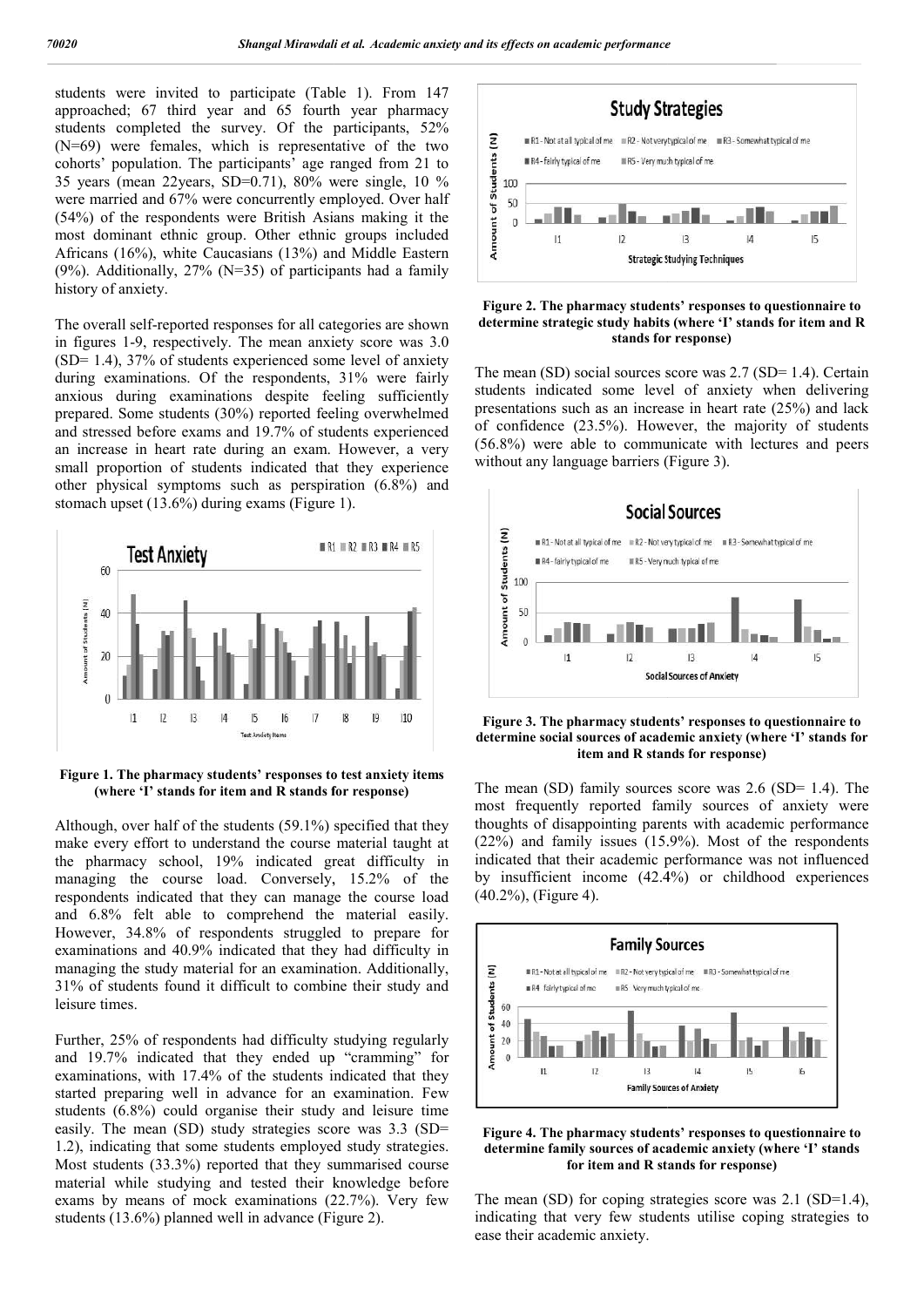The most commonly employed coping strategies were breathing exercises (22%) and social support (20.5%). Whereas smoking cigarettes (3.0%) and seeking counselling (4.5%), were the least commonly employed coping strategies (Figure 5).



**Figure 5. The pharmacy students' responses to questionnaire to determine commonly adopted coping strategies for academic anxiety (where 'I' stands for item and R stands for response).**

The mean (SD) stressors score was 4.8 (SD= 2.9), indicating that most of the respondents were affected by the stressors faced during the MPharm course. The highest rated stressor was the OSCE  $(42.4\%)$ , followed by the OSSA  $(26.5\%)$ . Conversely, the lowest rated stressor was tutorials (30.3%), followed by workshops (15.9%), (Figure 6). Stressor were coded as; R1: team-based learning (TBL), R2: case-based learning (CBL), R3: Workshops, R4: Oral presentation without slides, R5: PowerPoint presentations, R6: OSSA, R7: OSCE, R8: Assignments, R9: Practical classes and R10: Tutorials.



**Figure 6. The pharmacy students' responses to questionnaire to determine the most and least stressful academic stressors, rated 1 1- 10 (where 'I' stands for item).**

Test competence vs. social and family sources: The effects of social and family sources of anxiety and stressors on the 'test competence' category (i.e. academic performance) were analysed. The respondents, who indicated that they lacked confidence and experienced an increase in heart rate when delivering presentations (12.9%), also specified that they couldn't manage their study material for an exam. However, 7.6% of students who could communicate without language barriers also indicated that they could easily manage study material for an exam. Only 14.4% of the respondents showed poor academic performance due to the crowdedness of their home and 12.9% of the students showed that family issues make them anxious and this affects their academic material for an exam. Only 14.4% of the respondents showed<br>poor academic performance due to the crowdedness of their<br>home and 12.9% of the students showed that family issues<br>make them anxious and this affects their academi affected by their family's insufficient income (17.4%), making it the least influential family source of anxiety on academic performance.

**Stressors vs. family sources and social sources: There was** 45.5% and 37.9% of students, who rated OSCEs as 45.5% of students, the most stressful evaluative assessment, also indicated that their heart rate increases when delivering presentations and the thought of disappointing their parents with their academic performance makes them anxious, respectively. rate increases when delivering presentations and the disappointing their parents with their academic per makes them anxious, respectively.

**Test competence and demographics:** Only 23.5% of the respondents who indicated that they couldn't manage their study material for an examination were females and 18.9% of the students who indicated that they could cope with respondents who indicated that they couldn't manage their study material for an examination were females and 18.9% of the students who indicated that they could cope with examination tension were males. A small proportion (1.5%) indicated that they found it straightforward to prepare for examinations and a further 6.1% specified that they could easily manage study material for an examination. Out of all participants, 31.1% who were between 21 to 25 years indicated poor academic performance. However, a small proportion of students in the age group of 31 to 35 years of age indicated poor academic performance as they were unable to manage study material for an examination. Twenty two percent of the students, who were British Asians, specified that they couldn't manage study material for an examination. However, fewer students of African (5.3%) and British Asian (6.1%) descents indicated high academic performance and achievement (Figure 7). (%) indicated that they found it straightforward to prepare examinations and a further 6.1% specified that they could ly manage study material for an examination. Out of all iccipants, 31.1% who were between 21 to 25 year **stand solution**<br> **s and social sources:** There we<br> **stand social sources** as the most<br>
experiment, also indicated that their head<br>
experimentions and the thought term and the three proformance<br>
with their academic perform



**Figure 7 The Pharmacy students' responses to the test competence items based on their ethnic groups (where 'I' stands for item). Family history and test competence:** The study found that **Family history and test competence:** The study found that

32.6% of students who showed poor academic performance 32.6% of students who showed poor academic performance had no family history of anxiety. Whereas, 12.9% of students who attained a family history of anxiety reported to just being able to cope with examination tension.

**Test competence and stages:** The results showed that, 22.7% and 18.2% of the respondents in stage 3 and 4 indicated low academic performance, respectively. Whereas, 8.3% and 6.8% of the students from stage 3 and 4 showed high academic performance, respectively (Figure 8). and 18.2% of the respondents in stage 3 and 4 indicated academic performance, respectively. Whereas, 8.3% and 6 of the students from stage 3 and 4 showed high acade performance, respectively (Figure 8).



**Figure 8. The Pharmacy students' responses to the test competence items based on stage enrolled (where 'I' stands for item).**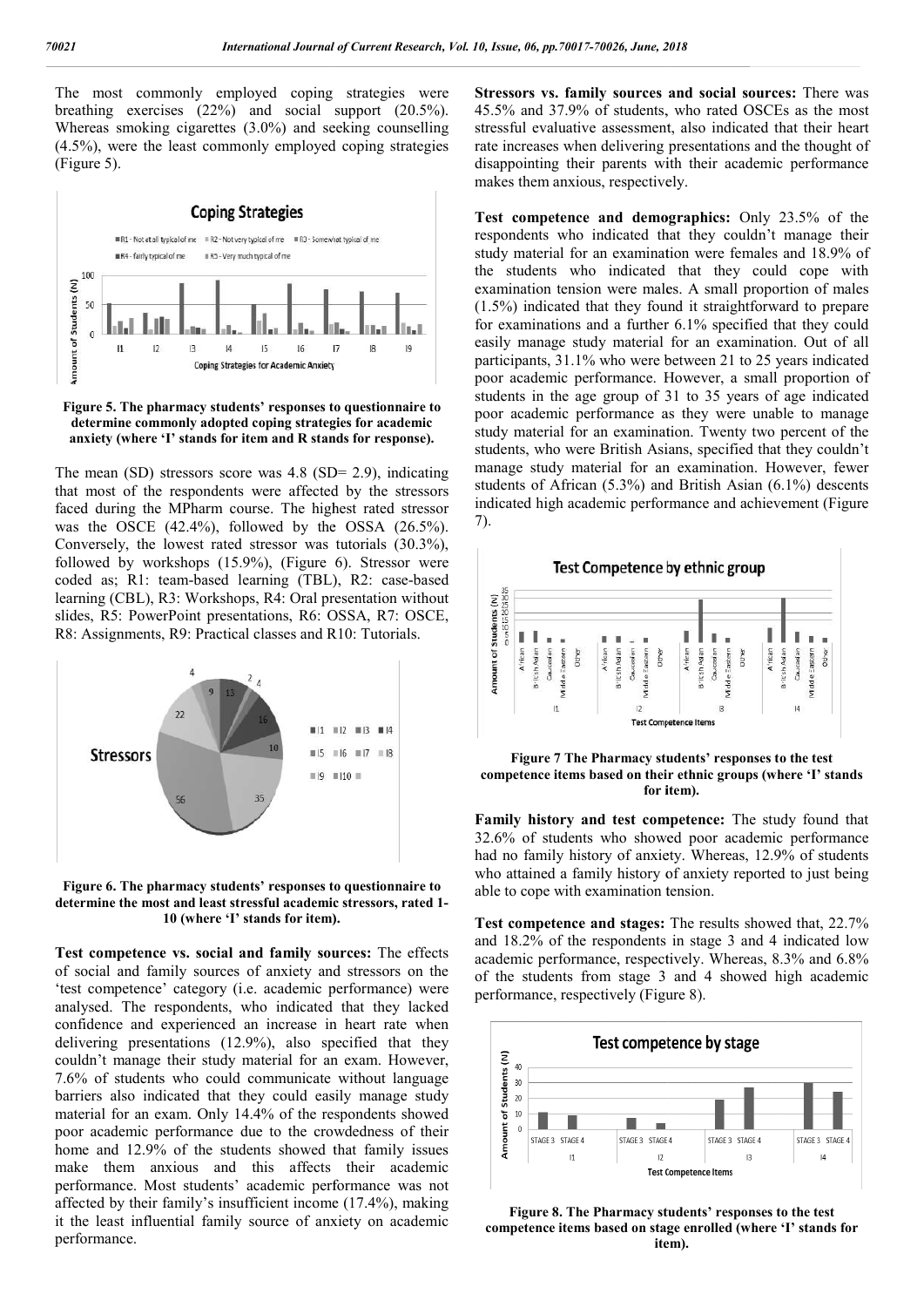**Table 1. Demographic characteristics**

|                            | 3<br>Stage<br>$(n=67)$ | 4<br>Stage<br>$(n=65)$ | Overall<br>$(n=132)$ |
|----------------------------|------------------------|------------------------|----------------------|
| Gender (%)                 |                        |                        |                      |
| Male                       | 43.3                   | 44.6                   | 43.9                 |
| Female                     | 52.2                   | 52.3                   | 52.3                 |
| Age $(Y)$                  |                        |                        |                      |
| Mean $(SD)$                | 24.3(7.1)              | 23.7(7.1)              | 24.7(7.1)            |
| Min                        | 21                     | 21                     | 21                   |
| Max                        | 35                     | 35                     | 35                   |
| Ethnicity (%)              |                        |                        |                      |
| <b>British Asian</b>       | 38.8                   | 69.2                   | 53.8                 |
| African                    | 37.3                   | 6.2                    | 22.0                 |
| Caucasian                  | 20.9                   | 4.6                    | 12.9                 |
| Middle Eastern             | 3.0                    | 15.4                   | 9.1                  |
|                            |                        | 4.6                    |                      |
| Other                      | $\theta$               |                        | 2.3                  |
| Relationship status $(\%)$ |                        |                        |                      |
| Single                     | 74.6                   | 84.6                   | 79.5                 |
| Married                    | 16.4                   | 4.6                    | 10.6                 |
| Civil Partnership          | 6.0                    | 7.7                    | 6.8                  |
| Other                      | 3.0                    | 3.1                    | 3.0                  |
| Employment $(\% )$         |                        |                        |                      |
| Yes                        | 64.2                   | 70.8                   | 67.4                 |
| No                         | 36.9                   | 29.2                   | 32.6                 |
| Family history (%)         |                        |                        |                      |
| Yes                        | 20.9                   | 33.8                   | 27.3                 |
| No                         | 79.1                   | 66.2                   | 72.7                 |

## **DISCUSSION**

This study examined the effect of academic anxiety on academic performance, among third and fourth years pharmacy students at the UoW. The project explored factors such as test anxiety, academic competence, test competence, time management and strategic study techniques to determine the level of academic anxiety among MPharm students in their two final years It also aimed to explore any major social and family sources of academic anxiety and commonly adopted coping strategies. Additionally, it aimed to inform the highest and lowest rated academic stressors, plus their effects on academic performance. Furthermore, the effects of external to the university factors such as social and family sources of anxiety, demographics (e.g., gender, age and race), family history of anxiety and different stages of pharmacy were also explored. In this study, the test competence category was used as a primary indicator of academic performance as Sansgiry, Bhosle and Sail confirmed to be the single most important factor that can help in distinguishing between students' actual academic performance to that compromised by their anxiety (Sansgiry *et al.,* 2006). Thus, students who have difficulty in managing the study material before examinations had lower grades, irrespective of other protective factors, such as good academic knowledge in class. The findings from this study could inform future academic curricula and classroom teaching methods in pharmacy schools.

The mean test anxiety score reported by the students participating in this study, were relatively higher than that reported in previous literature (12, 19-20). A lower proportion of students reported levels of anxiety during exams even when they well prepared, compared to the levels reported by Sansgiry, Bhosle and Sail. However, similar to Sansgiry, the majority of the participants reported no physical symptoms. Fourth year students had a higher mean test anxiety score compared to the third-year students, which may be due to the various course changes and multiple concurrent assessments which had occurred this academic year. In year 4, the TBL approach to teaching, which students have experienced during the previous 3 years, discontinued and students had to adapt to a traditional lecture and workshop type teaching strategy. This adjustment caused many students anxiety. Stage 4 students must also complete a research project, which carries the greatest weighing towards their grades, causing an additional stress and anxiety. Maharajan *et al.* states that "research anxiety acts as a carrier filter" which prevents new graduates entering research related jobs. Students' research anxiety not only affects their ability to master research concepts, but some undergraduates even develop a "phobia' towards research (Maharajan *et al.,* 2017). Another explanation for the higher level of anxiety experienced among fourth year students may be the OSCE. Brand and Schoonheim-Klein reported that the OSCE was the most anxiety-provoking assessment method in dental education. The OSCE was the highest rated stressor among the pharmacy students and it has also being indicated as the most stressful assessment among medical, radiology and nursing students (Brand, 2009). Among the participants in this study, most (59.1%) made every effort to understand the course material being taught in the pharmacy school and some (19%) indicated great difficulty in managing the academic course load in the pharmacy curriculum. Considering the variables that determine students' academic competence, these findings show that the students may not be enjoying their classes, whether it is because of the classes not being interesting or too stressful is unknown (Sansgiry *et al.,* 2006; Kleijn *et al.,* 1994). A higher proportion of students reported difficulty in managing the study material for an examination compared with that reported in the literature (Sansgiry *et al.,*  2006; Ubaka *et al.,* 2015; Talib, 2012). This may be explained by the amount of material the students had to undertake as selfdirected with limited academic staff input or that the material assigned for examinations is large and not manageable. The students reported that they could not cope due to immense and complex study material. In this study, there was a significant and positive correlation between academic competence and academic performance, a trend reported by other researchers (Sansgiry *et al.,* 2006; Ubaka *et al.,* 2015; Talib, 2012), this highlights that students' perception of course material and study material for examinations are paramount in enhancing academic performance. These findings emphasise the recommendations by Sansgiry, Bhosle and Sail, which suggests that faculty members should evaluate the amount of study material for examinations and avoid excessive material for each exam. Additionally, exams should test concepts rather than depend on memorisation, enabling students to improve test competence and gain knowledge throughout the curriculum (Sansgiry *et al.,* 2014). When comparing the academic performance between third and fourth year students, third year students indicated a lower academic performance compared to fourth year students. This may be due to reasons such as course entry level, or cohort ability to develop learning skills as the course delivery methodology did not change. These findings were comparable to Sansgiry, Bhosle and Sail. When considering the participants demographic characteristics and academic performance, this study presented some interesting findings. There were more females (23.5% than males (18.9%) reported inability to manage study material. Several studies have noted that females are more prone to anxiety which affects their ability to perform at an optimum level (Singh, 2015; Nadeem *et al.,* 2018; Syokwaa *et al.,*  2014). This may be explained by the results of a study conducted by Ghazvini and Khajehpour, which suggests that differences exist in the cognitive-motivational functioning of males and females in an academic environment, as females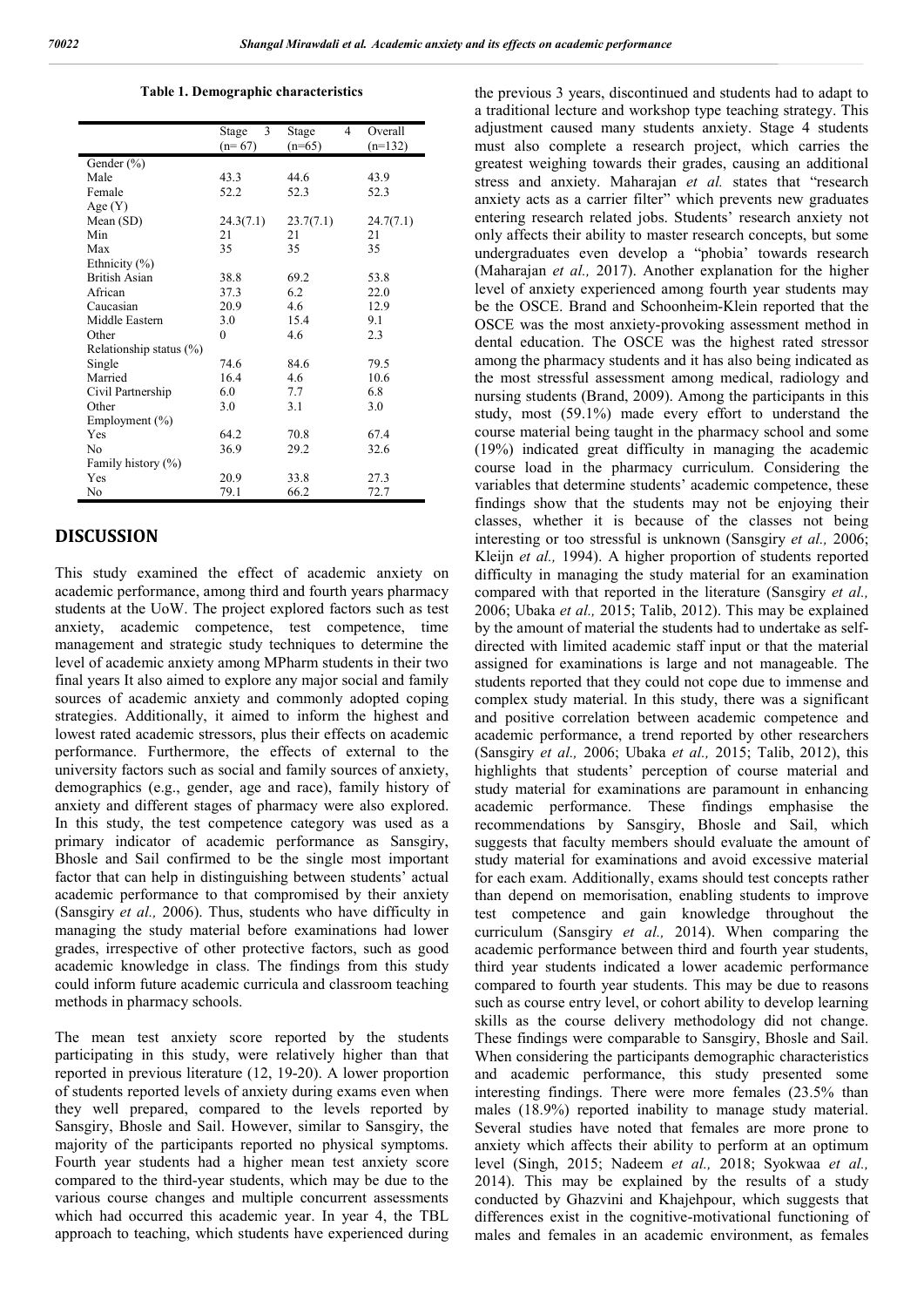have a more adaptive approach to learning (Ghazvini, 2011). When analysing academic performance based on age group there was no significant difference. There were no rooms to balance gender, age or ethnicity in the sample due to the high diversty of the cohort. These findings are similar to that reported by Imlach *et al.* and Ebenuwa-Okoh who suggesting that age does not impede academic achievement and that discrete cognitive skills and engagement in cognitively stimulating activities promotes academic success in older students (Ebenuwa-Okoh, 2017; Haq *et al.,* 2005). When comparing academic performance between ethnic groups, British Asians had the lowest academic performance, however this result was insignificant when taking the overall study population into account. These finding were incompatible to that reported by Haq *et al.,* who suggested that medical students of Asian origin, of both genders, educated in the UK with English as their first language, continue to perform at a lower level in OSCEs and written assessments compared to their white European peers (Imlach *et al.,* 2017). Most students participating in this study did not report having family history of anxiety. However, the students who reported family history of anxiety also reported that they are able to cope with examination tension.In this study, the effects of social and family sources of anxiety on academic performance were analysed. There appeared to be a positive correlation between social anxiety and academic performance, as students who experienced symptoms of social anxiety indicated low academic performance. This relationship has been noted in previous studies (Vitasari *et al.,* 2010; Dobson, 2012). Okazaki stated that culture, ethnicity, emotional distress and selfconstrual are influential variables associated with social anxiety (Okazaki, 1997). Foreign language is the one of most significant barriers and influential factors to academic performance and achievement among international students. Additionally, it is also a major source of social anxiety as being part of social activities, team working and delivering presentations are difficult for these students (Shahrouri, 2016; Diaz-Gilbert, 2014). Diaz-Gilbert studied the knowledge of pharmacy students with first or best language is not English and reported that the "students demonstrated significant misunderstanding of essential and commonly used health and pharmacy-related vocabulary" (Eze, 2015). Some students participating in this study indicated that home crowdedness affects their academic performance, this is comparable to that reported by Harb and El-Shaarawi, as it was reported as one of the most significant factors to negatively affect academic performance (Eze, 2015). Similar to that reported by Ebenuwa-Okoh, the students indicated that having a low socioeconomic status is the most non-influential factor on academic performance (Ebenuwa-Okoh, 2017).

This may be due to financial support from student finance, which mitigates the financial burden of higher education on low-income families. In the present study, most students found it difficult to combine their study and leisure time and some were unable to study regularly, so ended up "scanning materials" for examinations. This could be attributed to their perceived course load, stress associated with examination or that most of the participants were con-currently working. Students' inability and lack of skills in time management has been reported in numerous previous studies (Sansgiry *et al.,*  2006; Ubaka, 2015). The pharmacy education program requires high level of reflective reasoning and critical thinking, making effective and optimum time management crucial for academic success (Ubaka *et al.,* 2015).

When there is inadequate time left for studying, Gloe recommends that students get involved in group discussions and exchange ideas while memorising key points to improve performance in exams (Gloe, 1999). Time management is significantly associated with academic performance, therefore better time management leads to enhanced academic performance, a significant correlation consistent with previous studies (Sansgiry *et al.,* 2016; Syokwaa *et al.,* 2014). For students who regularly study for an average of 8-9 hours daily may experience fatigue and exertion, leading to lower academic performance during exams. Therefore, regular breaks are necessary to enhance overall performance (Sansgiry *et al.,*  2006). The impediment to MPharm students' time management skills emphasises the significance of re-assessing the amount of study material for an exam (Sansgiry *et al.,*  2006). Furthermore, students with weak time management skills could be identified and provided with counselling and support before it affects their academic performance. The mean score for study strategies was consistent with that reported by Sansgiry, Bhosle and Sail and Talib and Sansgiry, but lower than that reported by Ubaka, Sansgiry and Ukwe. Some students indicated that they utilised study strategies and techniques to improve academic performance throughout the curriculum and during exams. Undergraduates develop their own study habits and techniques based on their learning style and the technique that works best for them, as they progress through the pharmacy curriculum. Due to the excessive course load of self-directed study, attendance for TBL and comprehensive assessments throughout a pharmacy education programme.

It is essential that students adopt an effective study strategy to ensure academic success (Sansgiry *et al.,* 2016). To improve academic achievement, faculty members could provide workshops on study strategies and facilitate the academically weak students to effectively and appropriately apply their course material and develop exam techniques. The mean scores for social and family sources of anxiety were lower and non-significant among the participants of this study compared to that reported in the literature (Shahrouri, 2016). However, a small proportion of students indicated levels of social anxiety such as when delivering presentations and family sources of anxiety such as disappointing parents with academic performance. These findings were consistent with the results reported by Shahrouri, as the study ranked social and parental expectations as the  $3<sup>rd</sup>$  and  $4<sup>th</sup>$  major sources of academic anxiety. Therapy and counselling sessions may improve confidence levels and students' perceptions of parental expectations, improving anxiety and academic performance. Few students participating in this study adopted coping strategies to ease their academic anxiety, for the students that did, breathing exercises and social support were the most commonly utilised strategies, consistent with previous studies (Samson-Akpan *et al.,* 2017). Samson-Akpan *et al.* advises that students should seek counselling from their academic advisers and if professional support is required, the faculty should arrange appropriate arrangements for consultations with professional counsellors to reduce academic stress and anxiety. As established by previous studies (Eisenberg *et al.,* 2009), mental illness stigma acts as an important barrier to help seeking for mental health, therefore universities should provide one to one support for students with anxiety, to advise on coping strategies to improve their mental health and provide support in managing their overall studies.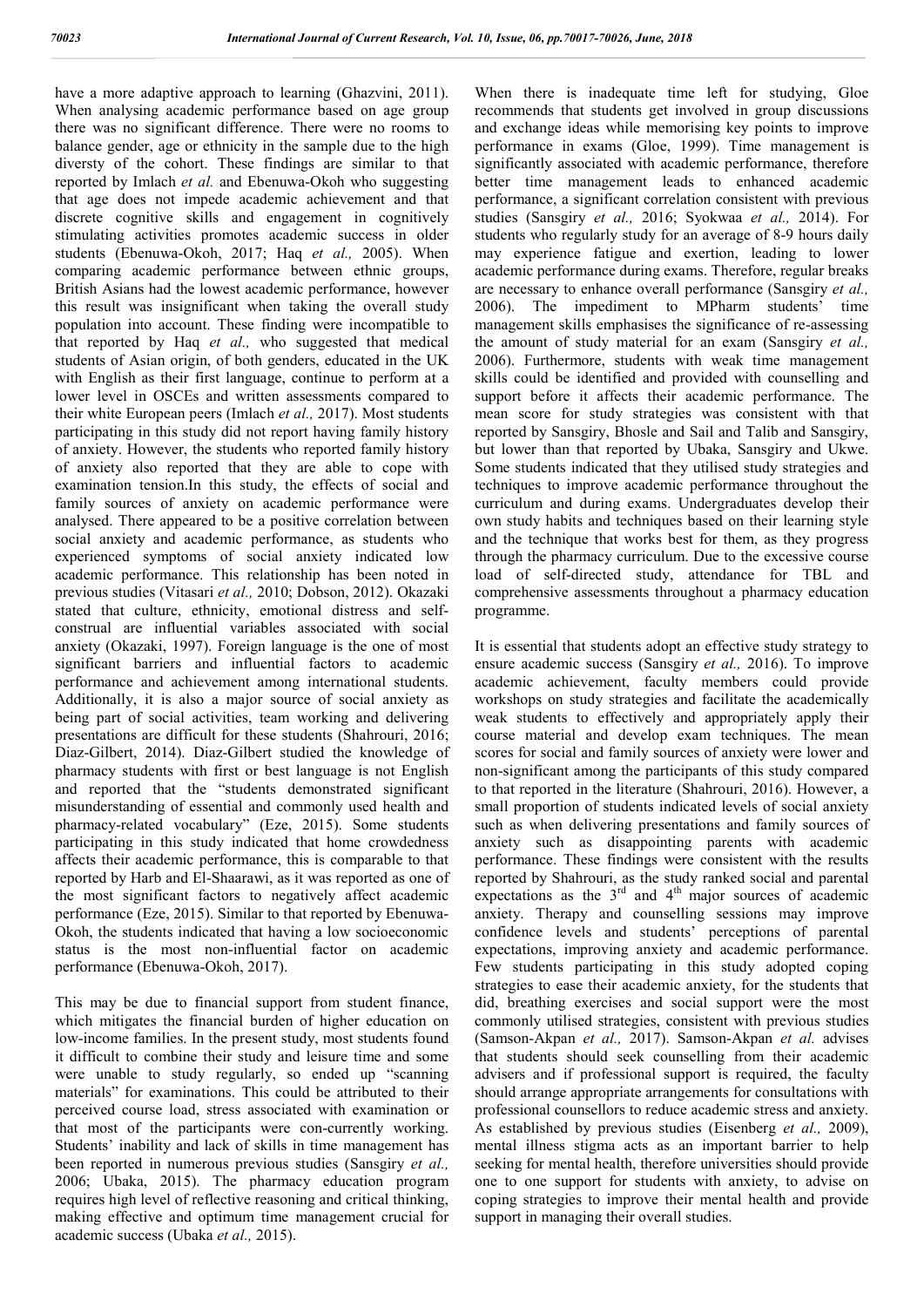

**Figure 9. study leaflet**

The undergraduates participating in this study indicated that the OSCE and OSSA are the highest rated academic stressors. From the findings from this study, it was indicated that the students perceive oral exams as being more stressful than assignments and written examinations. These results were comparable to that reported by Brand and Schoonheim-Klein. One of the reasons for these results is explained by Saidi, who reveals that foreign language speaking anxiety negatively impacts oral performance and subsequently overall academic performance, as these students lack communication skills (46). Various studies such as Longyhore and Zhang and Rabatsky have established that OSCEs are associated with a great deal of stress which negatively impacts academic performance; therefore, stress management programs are essential (Saidi, 2015; Zhang *et al.,* 2015).

Furthermore, focusing on interventions that could be implemented beyond instructions could reduce OSCE associated anxiety and improve students' success in OSCEs (Longyhore, 2017). When analysing the effects of social and family sources of anxiety on stressors, a positive correlation was observed. Students who experienced social and family anxiety also rated the OSCE as the most stressful assessment. This emphasises the results reported by Okazaki, suggesting that culture and self-construal variables can influence selfesteem and confidence which prevents optimum performance during oral examinations (Okazaki, 1997). Based on the findings of this study, it is suggested that faculty members should assess the course load and study material assigned for each test to improve academic and test competence and subsequently academic performance. As suggested by Talib and Sansgiry, review /discussion or workshop sessions should be held to ensure students can appropriately and effectively apply course content to examination questions, before an examination. It is important that faculty members address any factors that affect academic performance and provide the required support and attention to the students which are greatly affected by academic anxiety, to improve academic success.

Seminar, confidence building, and counselling sessions can be held to obtain understanding of these variables that's affect academic performance (Ubaka *et al.,* 2015). As part of this research, informational 3-fold leaflets about academic anxiety were distributed, feedback was retained from the students and 87% (N=115) found the information very useful, suggesting that awareness of one's anxiety disorder can help them understand and cope with their condition much more effectively (Figure 9). This resource also provided contact details for the universities counselling service, enabling easy access for support.

**Limitations:** The study was conducted at one University (UoW), therefore differences in students' demographic characteristics and location may affect the results when applied to other universities. The third and fourth years' students are exposed to different academic stressors (workload, assessments and tasks); hence this affects the responses in this specific item. Although anonymity was retained throughout the study, reducing response bias such as social desirability bias, the self-reported nature of data collection may still limit the results to a certain extent. To prevent these limitations, future studies should use administrative student records from several universities in the UK, which also ensures a larger sample size, all of which further validate these results.

#### **Conclusion**

The study investigated the extent of academic anxiety and its impact on academic performance in Master of Pharmacy Undergraduates. It can be concluded that test anxiety, academic competence, time management and strategic studying are all factors significantly affect academic performance. Effective university counselling services involving trained mental health professionals with stress management programs could also increase academic success. With regards to academic stressors, oral assessment such as the OSCE and OSSA were the highest rated stressors, suggesting that students require support in communication skills and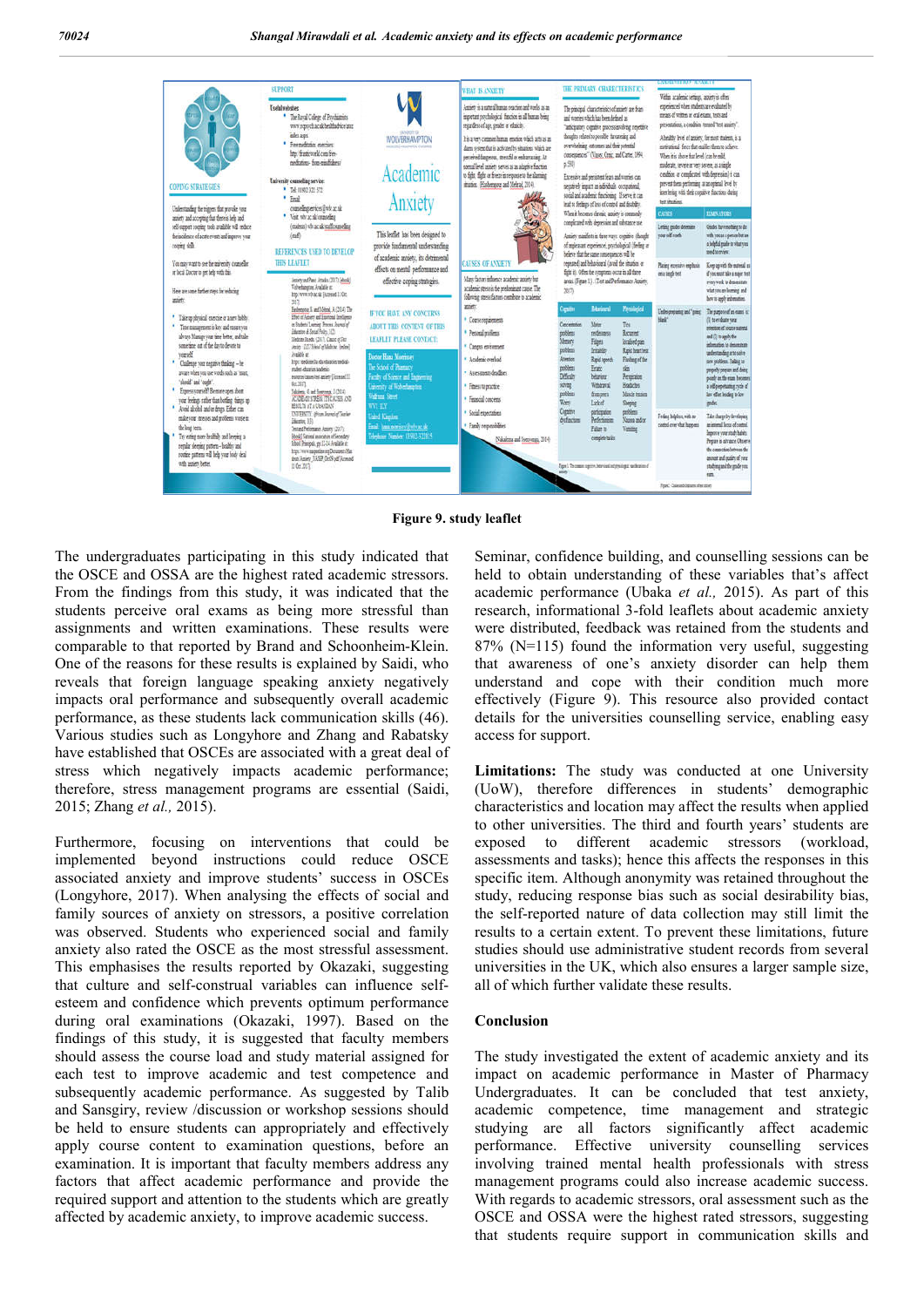ability to quickly and effectively adapt to stressful clinical situations, in preparation for their future carrier as health care professionals. Universities can arrange social events or seminars which address confidence, self-esteem and other selfconstrual variables, to reduce social anxiety and improve performance during presentations.

This study is unique to previous studies in the literature as it considers various factors that could affect academic performance which has not being focused on by other researchers. The results of this study demonstrated a positive correlation between social and family sources of anxiety and academic performance. The same trend was observed when evaluating the relationship between social and family sources of anxiety and academic stressors. This suggests that addressing these sources not only reduces anxiety towards specific assessments or evaluative situations but also enhances academic performance and lead to academic success; this could be a focus for faculty members and curriculum leaders. Furthermore, the findings of this study also confirmed difference in academic performance regarding different genders, students who attain a family history of anxiety and students who are at higher and more academically demanding educational levels. The insignificance of age and race to academic performance was also confirmed, indicating students of all ages and origins have equal academic ability. Ultimately, academic anxiety is a common issue faced by many students during the MPharm course, especially during examinations, which negatively impacts students' academic performance and outcomes in exams. The need for students to maintain an optimal state of mind during examinations should be emphasised to improve academic achievement.

**Acknowledgments:** To all pharmacy students who took part of this study, thank you and I greatly appreciate spending some of your valuable time in completing my survey.

#### **Funding:** self-funded

**Author Contributions:** first author and second author conceived and designed the study; first author performed the experiments; first author analysed the data; first author and second author wrote the paper and author three reviewed drafts, assisted in the interpretation of the results, wrote sections of the paper and edited the final paper."

**Conflicts of Interest:** The authors declare no conflict of interest.

## **REFERENCES**

- Afolayan, J., Donald, B., Onasoga, O., A., A. and A., A. 2013. Relationship between anxiety and academic performance of nursing students, Niger Delta University, Bayelsa State, Nigeria. *Advances in Applied Science Research*, 4(5), pp.25-33.
- Allen, J. 2005. Grades as Valid Measures of Academic Achievement of Classroom Learning. *The Clearing House: A Journal of Educational Strategies, Issues and Ideas*, 78(5), pp.218-223.
- Allen, R., Copeland, J., Franks, A., Karimi, R., McCollum, M., Riese, D. and Lin, A. 2013. Team-Based Learning in US Colleges and Schools of Pharmacy. *American Journal of Pharmaceutical Education*, 77(6), p.1-8.
- Aronin, S., Smith, M., Aronin, S. and Smith, M. 2018. *YouGov | One in four students suffer from mental health problems*.

(online) YouGov: What the world thinks. Available at: https://yougov.co.uk/news/2016/08/09/quarter-britainsstudents-are-afflicted-mental-hea/ (Accessed 19 Mar. 2018).

- Bandelow B, Michaelis S. 2015. Epidemiology of anxiety disorders in the 21st century. Dialogues in Clinical Neuroscience.17(3):327-335.
- Brand, H. and Schoonheim-Klein, M. 2009. Is the OSCE more stressful? Examination anxiety and its consequences in different assessment methods in dental education. *European Journal of Dental Education*, 13(3), pp.147-153.
- Chow, C., Morrissey, H., Ball, P.A. Pharmacy Students' Preparedness to Communicate with Mental Health Disorders Patients. *The Journal of Nervous and Mental Disease* 2018, ISSN 0022-3018 DOI//:10.1097/ NMD.0000000000000784.
- Diaz-Gilbert, M. 2004. Vocabulary Knowledge of Pharmacy Students Whose First or Best Language Is Not English. *American Journal of Pharmaceutical Education*, 68(4), p.91.
- Dobson, C. 2012. Effects of academic anxiety on the performance of students with and without learning disablities and how students can cope with anxiety at school. Undergraduate. Northern Michigan University.
- DordiNejad, F., Hakimi, H., Ashouri, M., Dehghani, M., Zeinali, Z., Daghighi, M. and Bahrami, N. 2011. WCES-2011 On the relationship between test anxiety and academic performance. *Procedia Social and Behavioral Sciences*, 15, pp.3774–3778.
- Dyrbye, L., Thomas, M. and Shanafelt, T. 2006. Systematic Review of Depression, Anxiety, and Other Indicators of Psychological Distress Among U.S. and Canadian Medical Students. *Academic Medicine*, 81(4), pp.354-373.
- Ebenuwa-Okoh, E. 2017. Influence of Age, Financial Status, and Gender on Academic Performance among Undergraduates. *Journal of Psychology*, 1(2), pp.99-103.
- Eisenberg, D., Downs, M., Golberstein, E. and Zivin, K. 2009. Stigma and Help Seeking for Mental Health Among College Students. *Medical Care Research and Review*, 66(5), pp.522-541.
- Eze, S. and Inegbedion, H. 2015. Key factors influencing academic performance of international students' in UK universities: a preliminary investigation. *British Journal of Education*, 3(5), pp.55 - 68.
- Ghazvini, S. and Khajehpour, M. 2011. Gender differences in factors affecting academic performance of high school students. *Procedia - Social and Behavioral Sciences*, 15, pp.1040-1045.
- Gloe, D. 1999. Study habits and test-taking tips. *Dermatology Nursing*, 11(6), pp.439-43.
- Haq, I., Higham, J., Morris, R. and Dacre, J. (2005). Effect of ethnicity and gender on performance in undergraduate medical examinations. *Medical Education*, 39(11), pp.1126-1128.
- Harb, N. and El-Shaarawi, A. 2006. Factors  $A \Box$ ecting Students' Performance. *MPRA Paper 13621*, pp.3-17.
- Hashempour, S. and Mehrad, A. 2014. The Effect of Anxiety and Emotional Intelligence on Students' Learning Process. *Journal of Education & Social Policy*, 1(2), pp.115-119.
- Imlach, A., Ward, D., Stuart, K., Summers, M., Valenzuela, M., King, A., Saunders, N., Summers, J., Srikanth, V., Robinson, A. and Vickers, J. 2017. Age is no barrier: predictors of academic success in older learners. *npj Science of Learning*, 2(1).